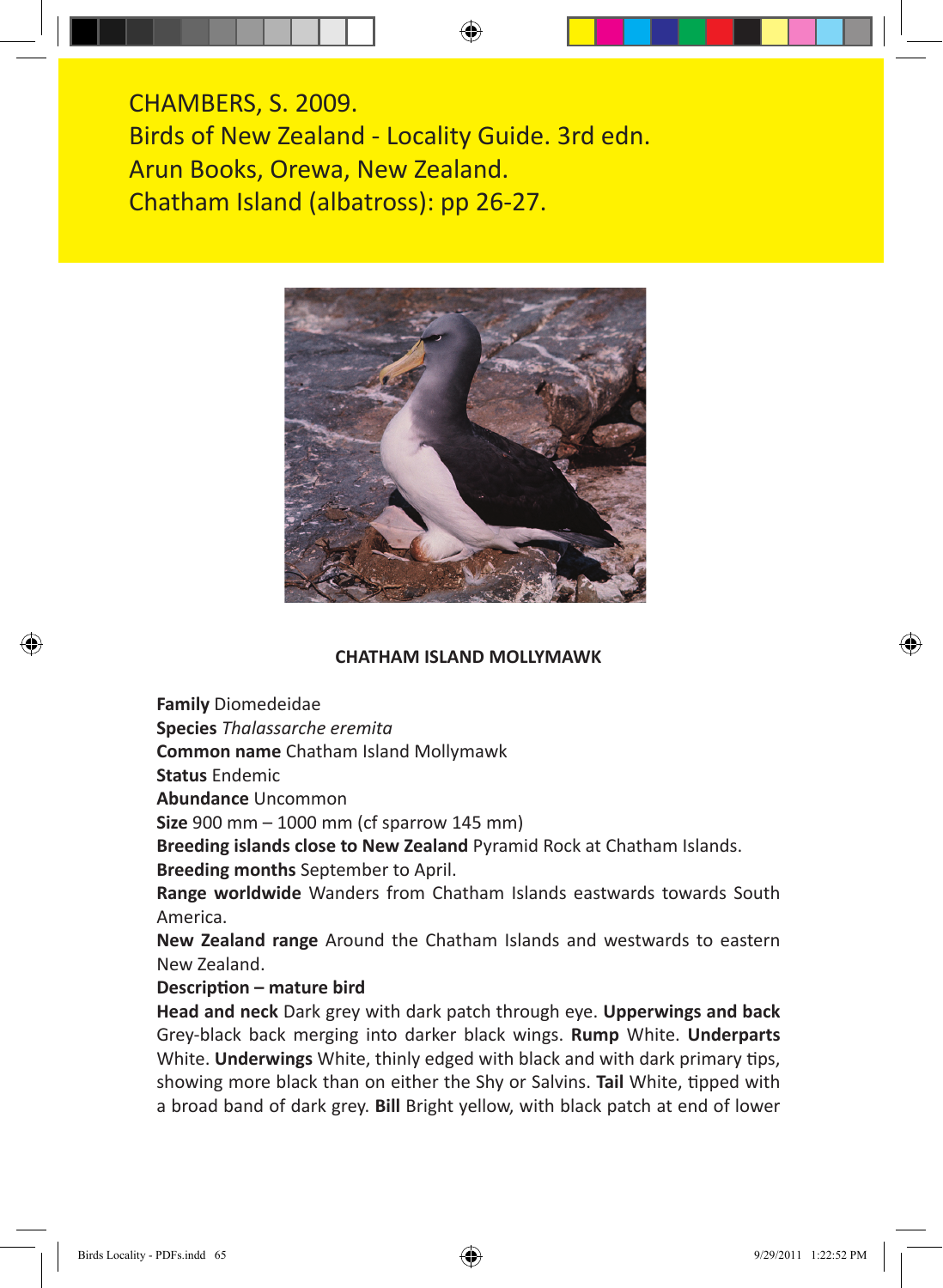mandible.

### **Conspicuous features**

- Head and neck are all over dark grey.
- Bill is bright yellow with black tip to lower mandible and this separates it from both the Shy and Salvins.

## **Conspicuous characteristic**

• Seldom seen away from the Chatham Islands.

## **Where to find – South Island**

**Kaikoura** – Birds are regularly recorded from here. P. 345.

**Otago** – Taiaroa Heads. Occasional sightings are made from near the Royal Albatross colony. P. 361.

**South Otago** – Sometimes seen from Nugget Point. P. 362.

**Chatham Islands** – Pyramid Rock and around the Chathams Islands is the most reliable place to see this bird.

# **ALBATROSSES From Page 19**

"Albatrosses, Petrels and Shearwaters of the World", by Derek Onley and Paul Scofield (2007), lists 13 species and subspecies of albatross for New Zealand waters. These are likely to be seen if the time of year is right for that species. This makes New Zealand an important seabird venue.

**Note about names** In New Zealand the species of albatross which have white backs, the Wandering Albatross and the Royal Albatross, are called albatrosses. The other species and subspecies in the family Diomedeidae*,* all with black upperwings and black backs, are called mollymawks. The Sooty and Light-mantled Sooty Albatrosses, in the genus *Phoebetria,* retain the name albatross.

**Mainland nesting sites** Only one species of albatross, the Northern Royal Albatross (*Diomedea sanfordi)*, nests on mainland New Zealand. All the other species nest on offshore islands from the Chatham Islands south to the Campbell Islands.

**"Beach-wrecked" birds** Birds collected by members from the Ornithological Society of New Zealand over many years, indicate that all the albatrosses listed here are found in waters right around New Zealand. Auckland west coast beaches, for example, have provided dead birds of all listed species.

Although these birds range widely, they are only in northern waters during the winter months. Generally they do not come close to the shoreline, but during rough weather, Wandering Albatrosses have been known to enter Auckland Harbour near Rangitoto Island, and are recorded in Wellington Harbour. The southern waters, from Cook Strait south, provide the best opportunities to view these birds as they are closer to the breeding grounds.